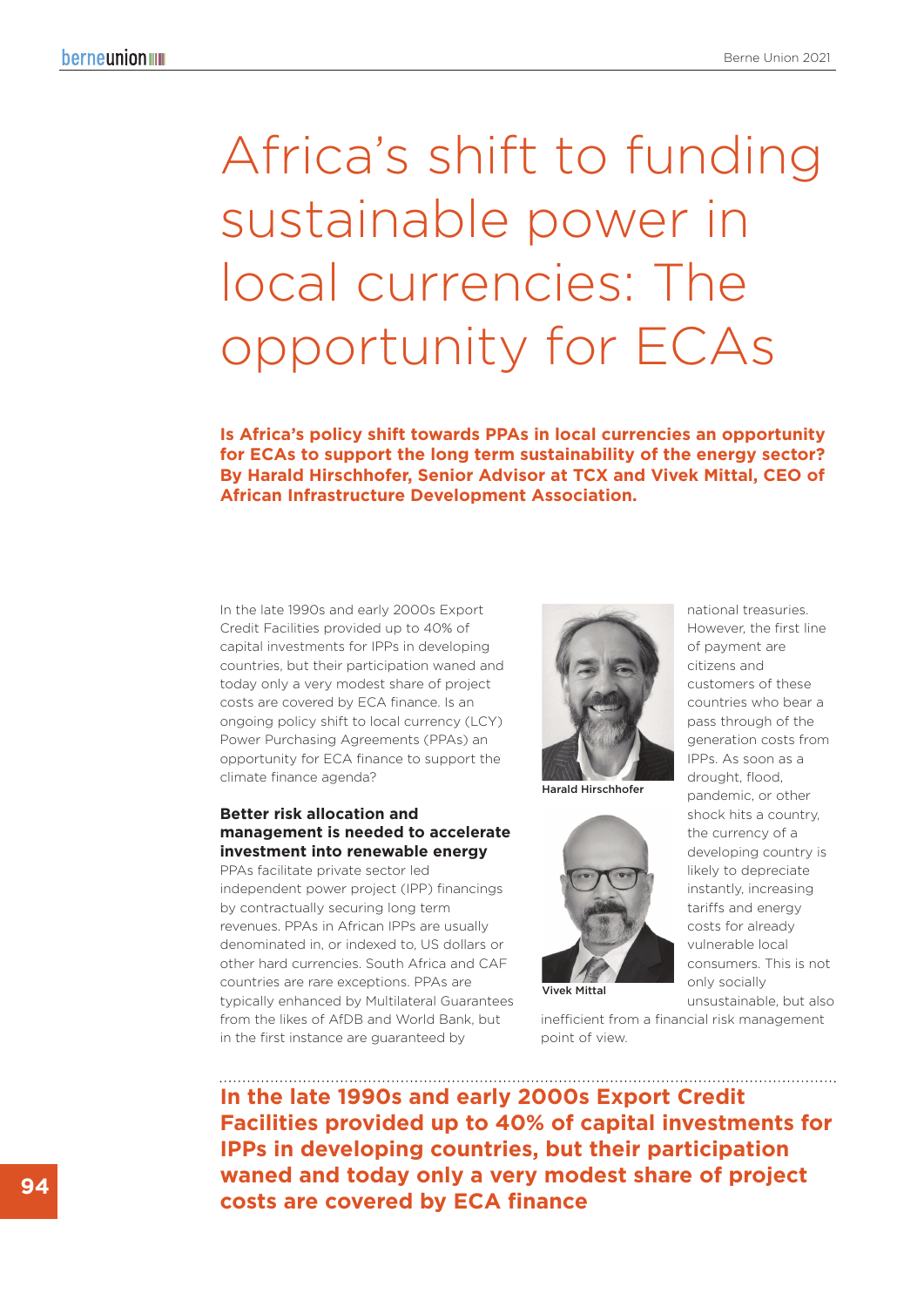The move towards local currency PPAs started in the late 1990s, following the Asian currency crises. Dramatic currency depreciations triggered step increases in tariffs of US dollar linked contracts to IPPs and other infrastructure and added stress to scarce currency reserves of treasuries and central banks. Importantly, the subsequent adoption of local currency PPAs and better

**ECAs can play an important role in supporting the adoption of local currency for PPAs in Africa. Based on Berne Union data for the three-year period 2018-2020, ECA long term commitment in Africa has averaged \$12 billion annually, of which approximately 20% is estimated to fund private sector projects.**

protection of consumers and taxpayers from currency risk in South Africa, India, Vietnam, and Brazil boosted investment and improved access to affordable energy because it was accompanied by other significant reforms including massive accelerations in administrative processes to license power projects.

Against this background of overall positive experiences, the projected increases in the frequency of extreme weather events and their likely impact on credit and currency risks have more recently contributed to

accelerating the debate around adopting local currency PPAs.

### **An important opportunity for ECAs**

ECAs can play an important role in supporting the adoption of local currency for PPAs in Africa. Based on Berne Union data for the three-year period 2018-2020, ECA long term commitment in Africa has averaged \$12 billion annually, of which approximately 20% is estimated to fund private sector projects. Renewable energy has only received \$452 million between 2019- 2020. To put this in context, the infrastructure funding gap in Africa is estimated at \$50 billion annually. While this is significant in terms of existing ECA flows to African infrastructure, there should be capacity judging from the annual global ECA led infrastructure flows of \$140-160 billion, and overall ECA backed flows of trade of \$1.1 trillion annually.

#### **Kenya's case**

Consider the specific case of Kenya to explore how ECA can support a shift to LCY. In September 2021, a Presidential Taskforce on PPAs recommended the increased use of Kenyan Shillings (KES) along with several other energy sector reforms to improve how energy projects are planned, procured and managed. Such reforms are geared to accelerate investment flows, improve risk resilience of consumers and the utility, and make monetary and fiscal policies more flexible.

Kenya currently has approximately 2800 MW power sector capacity operating and in construction – of which approximately 1100MW is private sector led in the form of IPPs. It is expected that over the next 10 years, the country could deploy a further 1000-2000 MW of additional capacity, mainly in solar, wind, and geothermal energy and associated storage. The existing and pending private sector capacity could increase current IPP generation from 2.8

**Against this background of overall positive experiences, the projected increases in the frequency of extreme weather events and their likely impact on credit and currency risks have more recently contributed to accelerating the debate around adopting local currency PPAs.**